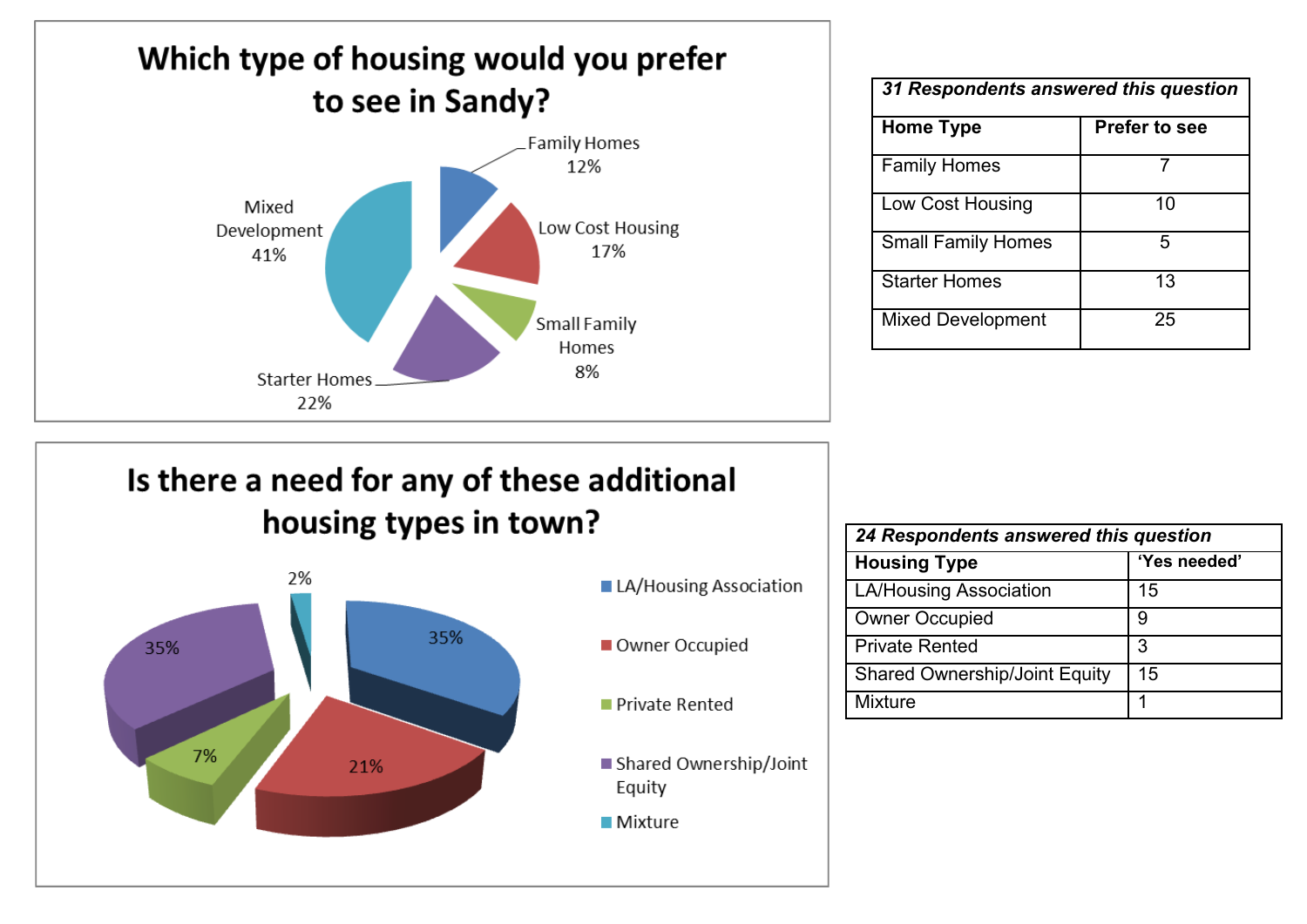

| 36 Respondents answered this question                 |    |
|-------------------------------------------------------|----|
| <b>Impact</b>                                         |    |
| <b>Town's Character</b>                               | 15 |
| Environment                                           | 22 |
| Schools                                               | 22 |
| <b>Public Services</b>                                | 32 |
| <b>Parking Issues</b>                                 | 23 |
| The following concern was added in by a<br>respondent |    |
| Community                                             |    |

If CBC's local plan allocates housing development in Sandy, where would you prefer to see it?



| 31 Respondents answered this question |    |
|---------------------------------------|----|
| <b>North</b>                          | 17 |
| Fast                                  | 19 |
| West                                  | .5 |
| <b>Girtford &amp; Beeston</b>         |    |
| South                                 |    |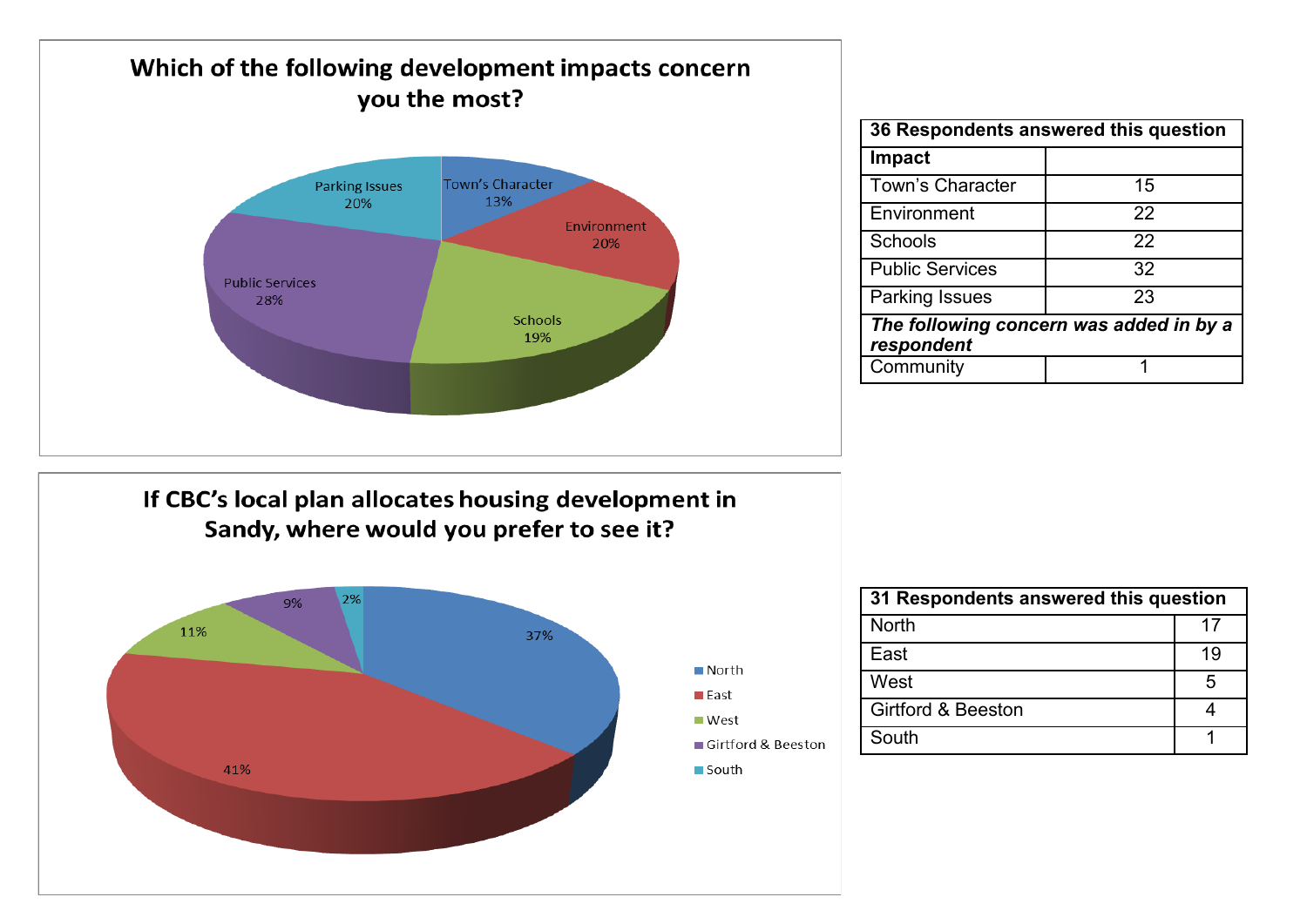### **Common Words and Themes**

Anne has reviewed the responses received and pulled out any common themes or phrases which appear throughout the consultation feedback. The images below summarise those words/themes based on the frequency they were used in responses. The larger the word/theme the more it was used in responses. The images are just meant as a quick summary of the most frequent issues mentioned.



### **Common Themes/Ideas Common 'Thinking Outside the Box' Ideas**

### Create a central town centre

Concerns on access to the east

# Avoid Flood Plain No HGVs in Town Park & Ride Relocate Industrial

Science Park

Insufficient Disabled Parking

# East West Rail Concerns

**Parking Officers Band Stand** 

Move the A1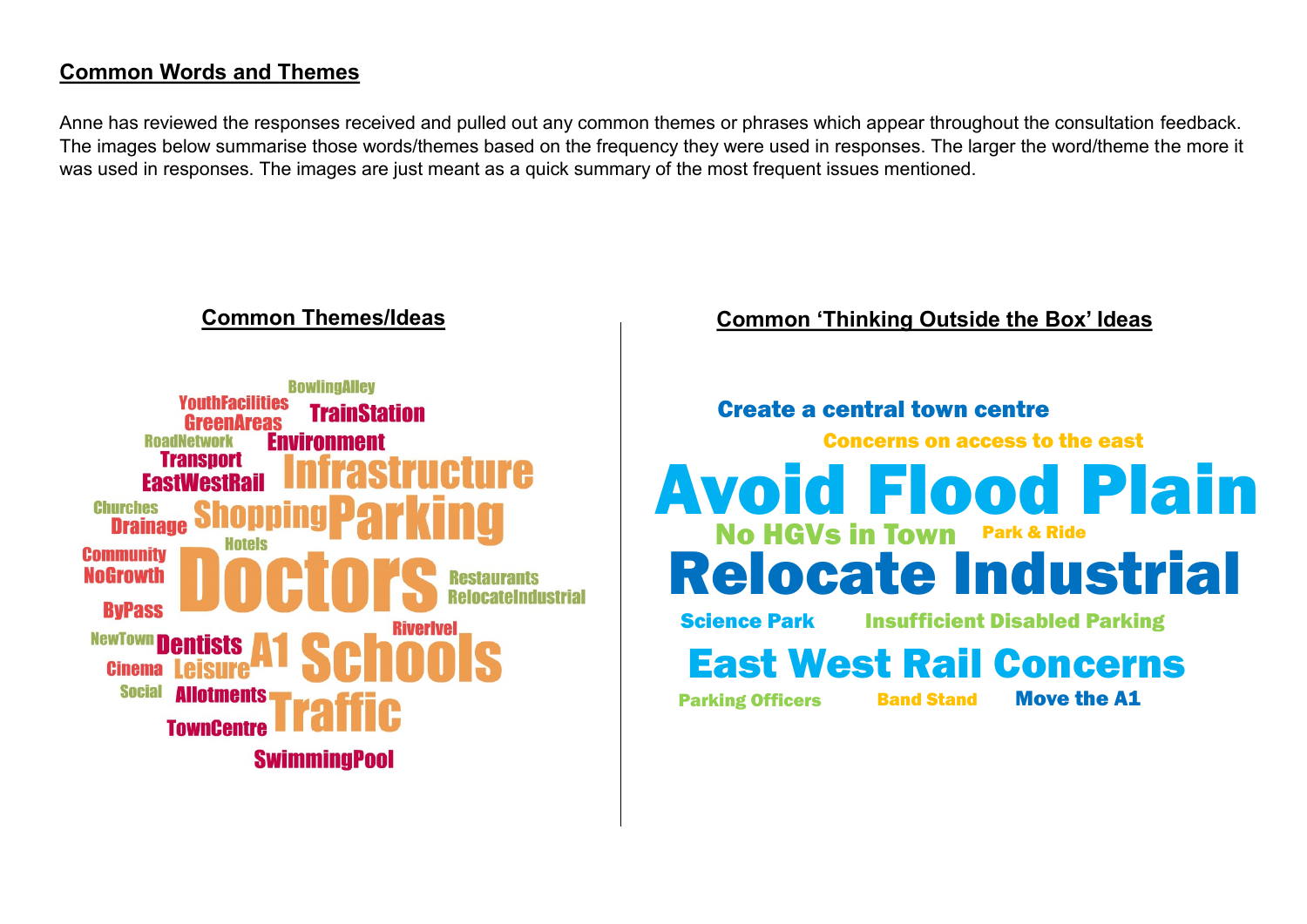### **Developing North of Sandy**

Below is a table of comments made in the responses about developing to the North of the town. The positive/negative status refers to whether the comment is in support of HOUSING development to the north or not.

| <b>Negative</b> | Further growth north of Sandy will result in a dormitory and will not integrate with the town as a whole                                                                                 |
|-----------------|------------------------------------------------------------------------------------------------------------------------------------------------------------------------------------------|
| Positive        | Only possible option for growth                                                                                                                                                          |
| <b>Negative</b> | Industrial/Science park to go to the north rather than housing                                                                                                                           |
| <b>Positive</b> | Creates a long, narrow town with no proper centre                                                                                                                                        |
| Positive        | Not ideal but north would be the easiest area to develop, the negative is that it is too far removed from the present town centre                                                        |
| Positive        | Prefer an expansion north with additional services included as part of the development                                                                                                   |
| Positive        | Development to the north, but on the east side only                                                                                                                                      |
| <b>Negative</b> | The North of Sandy has better access to the A1 so is better suited for industrial and would ease traffic pressure through town                                                           |
| <b>Negative</b> | Housing development to the north would have little traffic impact on the town                                                                                                            |
| <b>Negative</b> | Growth North is not welcome due to inadequate facilities and pressure on existing roads                                                                                                  |
| <b>Negative</b> | Development North of the Town will be more car captive. Walking distance from town centre is increased meaning residents would<br>rely on cars, putting pressure on the A1               |
| <b>Negative</b> | Where would the facilities be if expand to north, if not local yet more car movement would develop                                                                                       |
| <b>Negative</b> | Fallowfield access appear substandard, slip lanes are short and traffic levels using them are increasing                                                                                 |
| <b>Negative</b> | New housing needs to be near the town centre and Tesco to allow young mothers without transport to walk to shops and doctors                                                             |
| Positive        | Potential for growth to the north of the town if the East West rail is located there with a substation                                                                                   |
| <b>Negative</b> | Housing would be out on a limb and would not gain from the station being the heart of the community                                                                                      |
| <b>Negative</b> | Further development to the North would not give much benefit to the town itself due to its detachment                                                                                    |
| <b>Negative</b> | The north has plenty of properties already and many of those commuting might already drive to the station, more<br>properties built at that end will bring more traffic through the town |
| <b>Positive</b> | Development to the North would stop Sandy becoming joined with Biggleswade                                                                                                               |
| <b>Negative</b> | North unacceptable. Lacks shops, leisure, doctors. Sunderland Road is already busy, fact and congested, with only one road for<br>the whole area.                                        |
| <b>Negative</b> | North development not welcome, inadequate facilities and pressure of existing roads                                                                                                      |
| Positive        | Prefer North of Sandy ALP320/319 with extra services at that end of town and new roads from A1                                                                                           |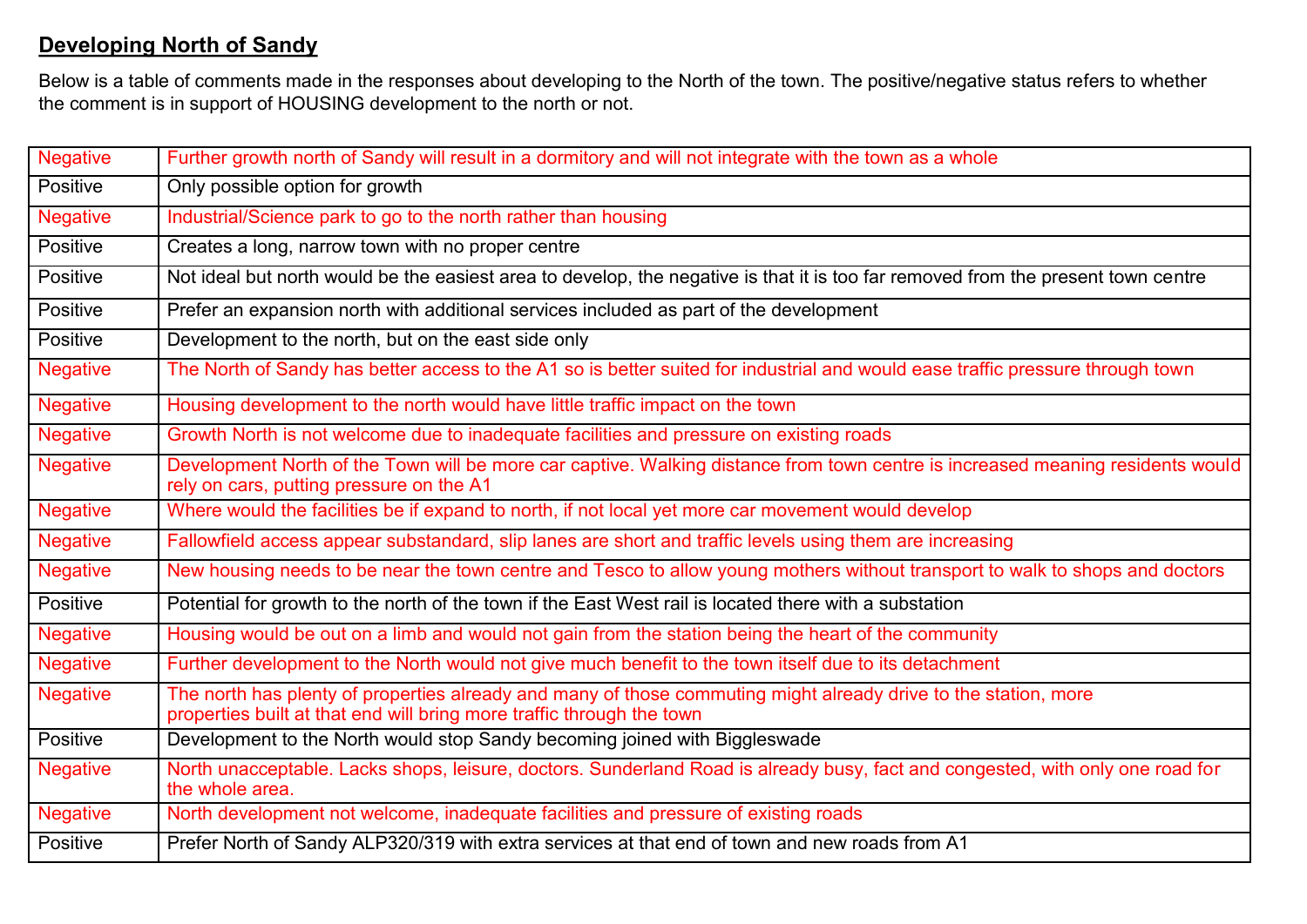### **Developing East of Sandy**

Below is a table of comments made in the responses about developing to the East of the town. The positive/negative status refers to whether the comment is in support of HOUSING development to the East or not.

| <b>Negative</b> | East of the town is scenically attractive so we shouldn't build there                                                                                                                                                                                           |
|-----------------|-----------------------------------------------------------------------------------------------------------------------------------------------------------------------------------------------------------------------------------------------------------------|
| Positive        | Ideal if NLP365 and NLP077 could be developed as commuters could walk straight to the train station rather than clogg up car park. It<br>would also prevent parking in streets closer to station                                                                |
| <b>Positive</b> | Developing on the other side of the railway towards Biggleswade would bring it into the heart of the community and avoid increase the<br>level of travel problems                                                                                               |
| Positive        | It may produce opportunities for recreational facilities to be included, such as cinema's and sporting grounds                                                                                                                                                  |
| <b>Negative</b> | Transport links would remain a problem, with possible increased traffic through the town if a bridge is built                                                                                                                                                   |
| <b>Negative</b> | To trigger the investment in crossing the rail line would require a potentially massive development. Where would access practically<br>cross the rail line?                                                                                                     |
| Positive        | Going East would be more appropriate given the size of the town and desire to provide accessible facilities                                                                                                                                                     |
| Positive        | Given Sandy's potential position on the rail network, particularly with East West Rail, some form of sustainable development to the<br>east might be possible                                                                                                   |
| Positive        | The East of Sandy would balance the town by placing new houses close to the town centre with easy access to A1 via New Road                                                                                                                                     |
| Positive        | East would be acceptable, as $2^{nd}$ choice after development of the North East of Sandy                                                                                                                                                                       |
| Positive        | Relieve traffic in the town by developing NLP248 and ALP133 for housing                                                                                                                                                                                         |
| Positive        | ALP133 but with consideration of access to Sand Lane and pedestrian access over railway                                                                                                                                                                         |
| <b>Positive</b> | Sites ALP133 & NLP248 could compliment the town without overwhelming infrastructure                                                                                                                                                                             |
| Positive        | East of railway line would be acceptable but would probably prove too expensive                                                                                                                                                                                 |
| Positive        | Building to the East would perhaps round the town makeup, instead of making it longer and narrower                                                                                                                                                              |
| Positive        | Considering Tesco and the possibility of the Oxford-Cambridge rail line, the south and east should be prioritised for development                                                                                                                               |
| Positive        | ALP133 would suit a bigger development, but not preferred first choice of areas                                                                                                                                                                                 |
| <b>Negative</b> | ALP133 would be better used for industrial purposes                                                                                                                                                                                                             |
| Positive        | Something radical needs to be done. I would like to see the land east of the railway used for leisure and the land north & West used<br>for industrial use. Sunderland Road recreation ground could be moved east of the railway, freeing that land for housing |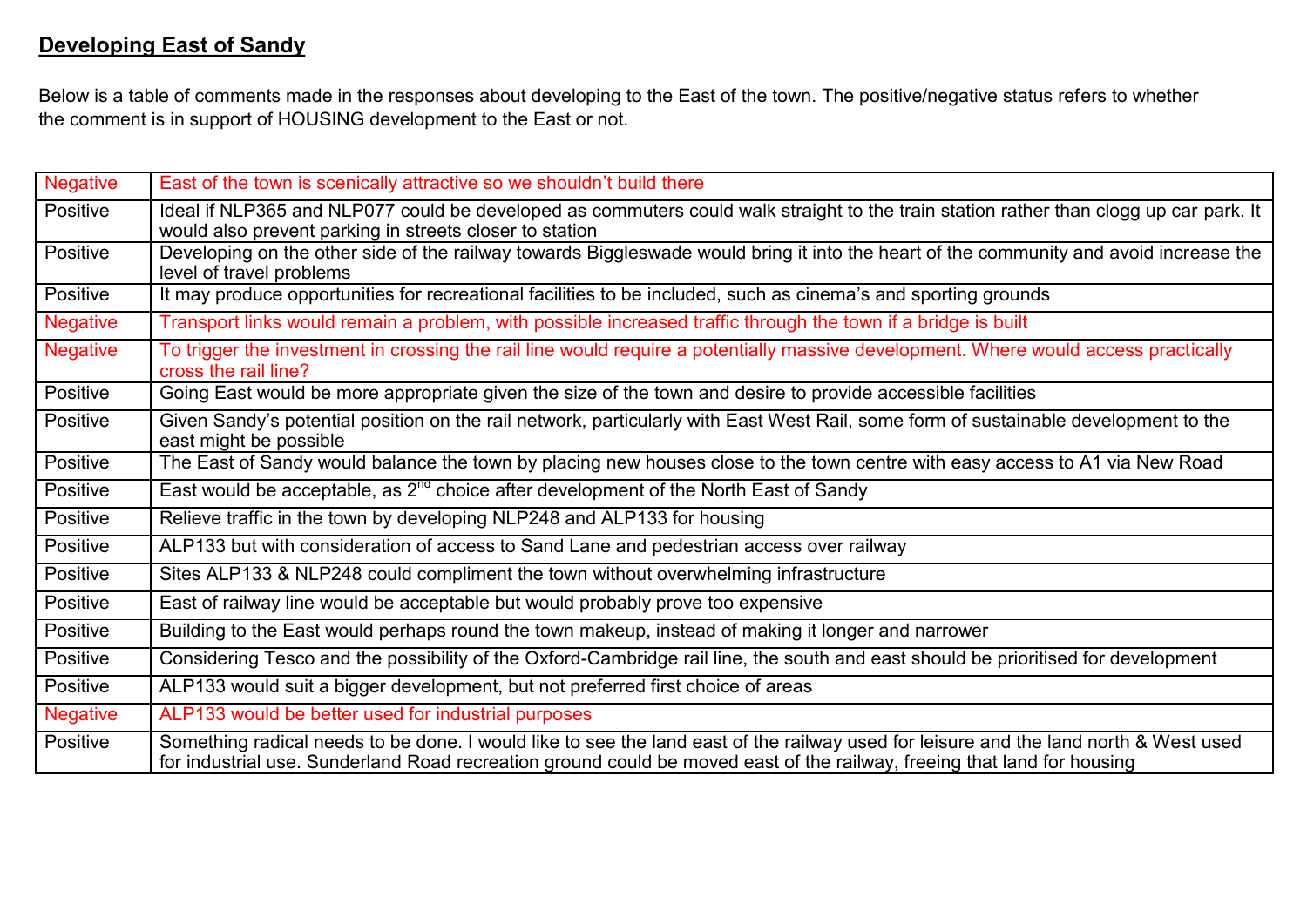### **Infrastructure in Sandy**

Below is a table with a selection of comments made in regards infrastructure linked to development.

Would welcome growth if we had the infrastructure to cope with it Before any houses are built provision must be made for parking and 'Park & Ride' introduced Services including a leisure centre, schools and doctors must be in place prior to any development of houses More GP provision and a swimming pool A desperate need for more leisure facilities from any development, such as a swimming pool. There is nothing for young people North is only possible option but without more doctors surgeries we can no cope with it Sandy can not take more housing without increased services New Green Spaces should be spread throughout new developments There is a need for allotment site NHS to provide a central health care and drop-in centre Growth is okay if more schools, dentists and doctors are provided Car parking in any new residential areas must be carefully thought out Traffic, schools and surgeries can not currently cope, so further growth is no welcome Insufficient parking and poor choice of shops in the town centre. New development needs to address this where it can Looking at the map shows Sandy 'could' take more housing. Concerns around the supporting infrastructure and town's character rather than where the houses go. A large estate would need its own doctors and shopping centre Better public transport will be needed to link new developments to the town. More publicity for the Ivel Sprinter is needed. Churches and places of worship to form part of new developments The A1 is already under stress, new junctions are needed at New Road and at George Town Multi story car park due to pressure on town centre parking The town centre needs investment as a result of development, as well as any housing sites themselves Herringbone parking in the town centre and increased parking at the railway station should be considered An ambulance station should be introduced and the town centre should get a general facelift Drainage and sewage is stretched and additional housing would put yet more pressure on this